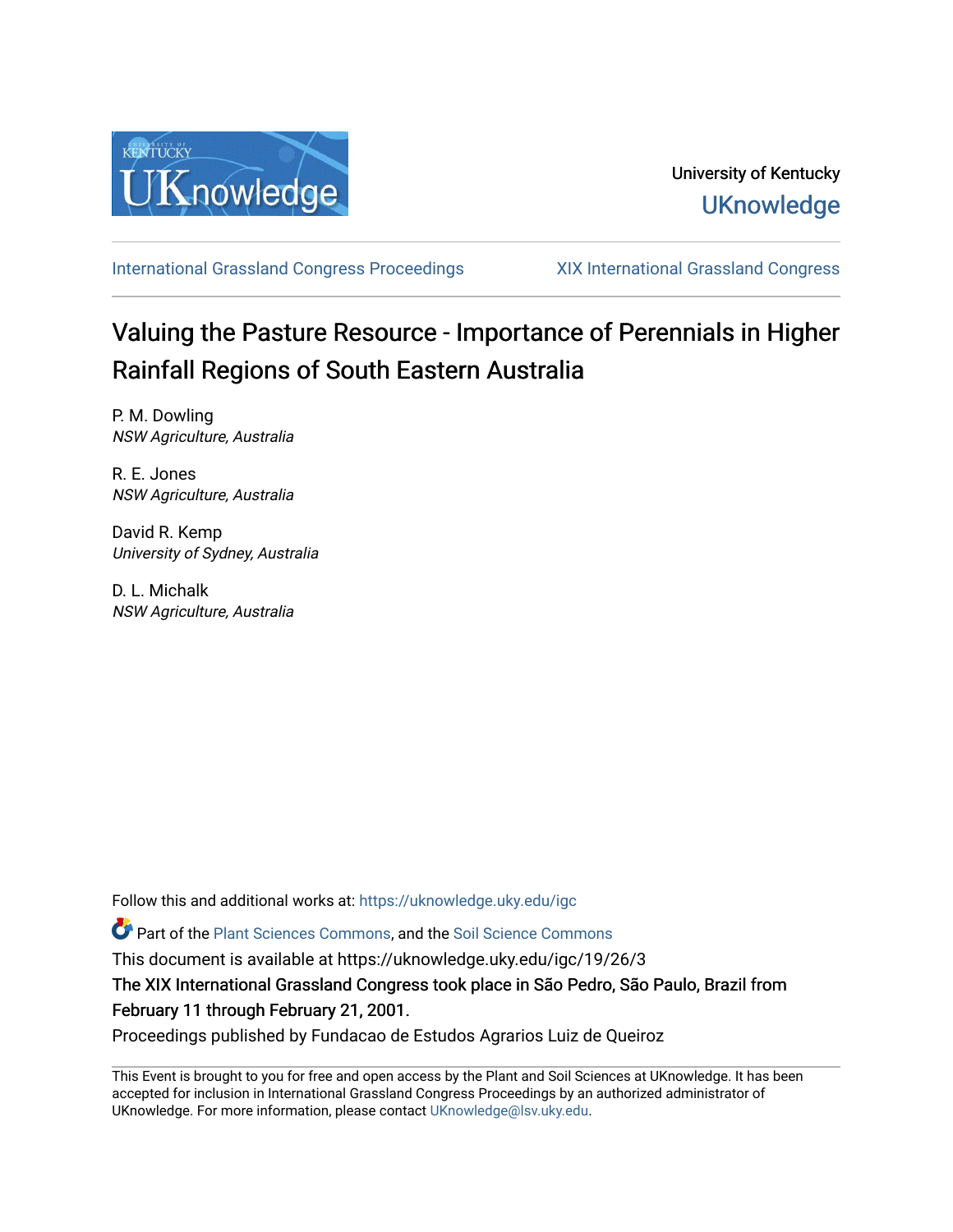## **VALUING THE PASTURE RESOURCE - IMPORTANCE OF PERENNIALS IN HIGHER RAINFALL REGIONS OF SOUTH EASTERN AUSTRALIA**

P.M. Dowling<sup>1</sup>, R.E. Jones<sup>1</sup>, D.R. Kemp<sup>2</sup> and D.L. Michalk<sup>1</sup>

CRC for Weed Management Systems & Pasture Development Group

<sup>1</sup>NSW Agriculture, Orange Agricultural Institute, Forest Road, Orange NSW Australia 2800

<sup>2</sup> Faculty of Rural Management, University of Sydney, PO Box 833, Orange NSW Australia,

2800 - dowlinp@agric.nsw.gov.au

## **Abstract**

The premature decline of perennial grass based pastures in southern temperate Australia results in poor productivity and unstable pastures that allow invasion by less desirable weedy species and the potential for soil degradation. The loss of perennial species is attributed to overgrazing arising from an undervaluation of the pasture resource. Resowing pastures is largely uneconomic so maintenance of, or increasing the perennial, is dependent on improved grazing and pasture management practices. A key to changing perceptions is valuing the true worth of the perennial component. Results are presented from a model that takes into account the seasonality of production of pastures of different composition. The model uses specific metabolically energy values for the different functional groups that are typically within pastures (perennial grasses, annual grasses, legumes, broadleaf species) and livestock demand, to estimate animal performance and then gross margins for different pasture types. The results show that the value of perennial grasses is much greater than any other component and the more perennial grass, the greater the returns. The potential use of this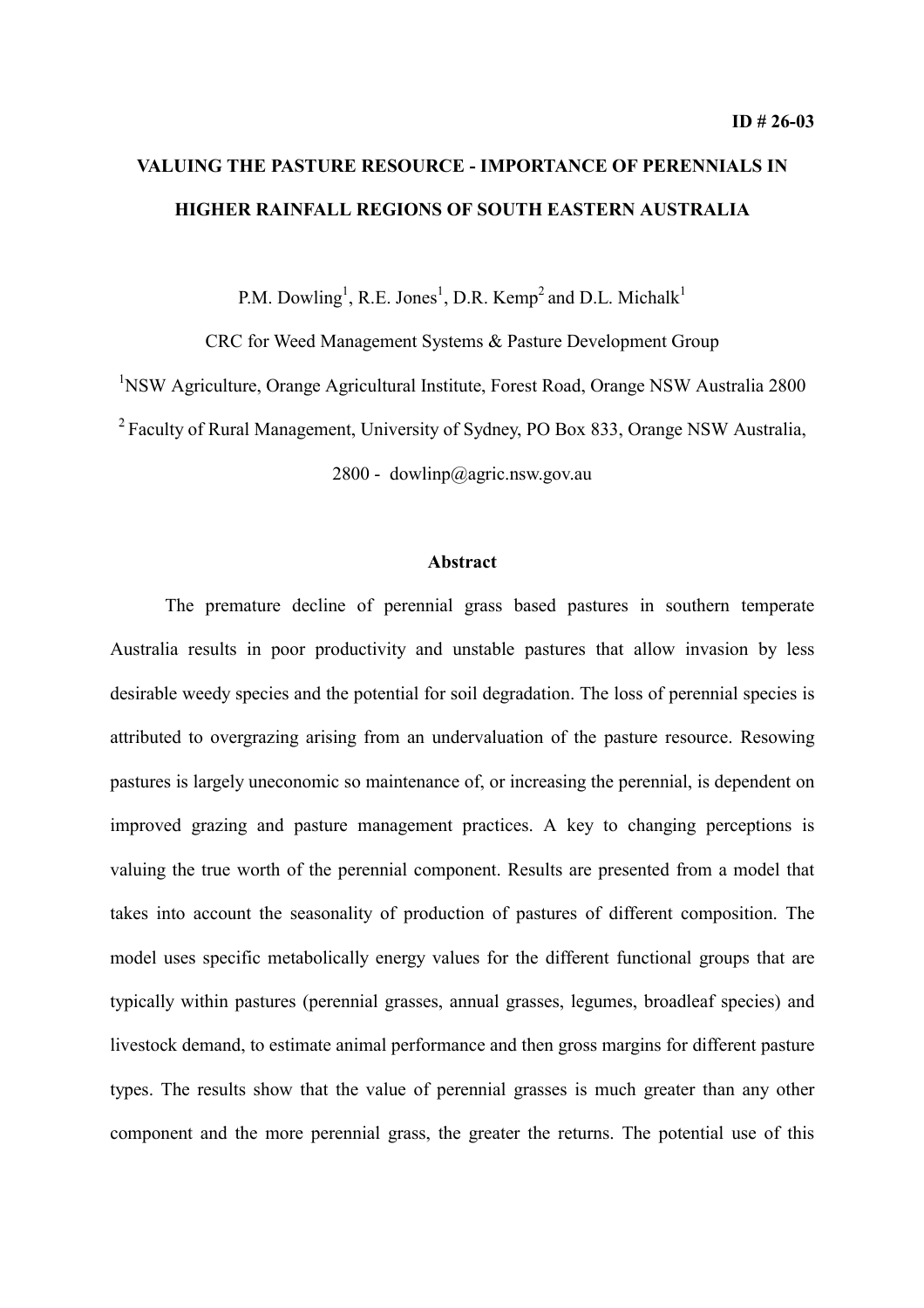approach to provide more useful information to landholders, permitting more appropriate management decisions to be made, is described.

**Keywords:** Grazing management, stocking rates, perennial grasses, functional groups, economic returns, gross margins

## **Introduction**

The decline of perennial grasses in pastures in southern temperate Australia is a major concern (Kemp and Dowling, 1991; Hutchinson and King, 1999). Desirable perennial grasses comprise the functional group that ensures a more even supply of quality forage over a greater part of the year and provides stability to a pasture by pre-empting space and resources. Perennial grasses also have a major role in managing the water balance in soils, limiting salinity and acidity problems and reducing erosion. In past years, landholders were primarily interested in achieving the maximum weight of saleable animal product, which often resulted in overgrazing and a deleterious impact on the pasture (Freudenberger *et al.* 1999). Any decline in desirable species that occurred was remedied by periodically resowing the pasture. However, current re-establishment costs are often prohibitively expensive, and can only be considered in the more fertile and higher rainfall environments. The management attitudes of farmers to their pastures may in part arise from the way they have valued that resource. In this paper we demonstrate that if the components within a pasture are valued more appropriately then the true value of perennial grasses becomes apparent.

## **Material and Methods**

Many perennial pastures in southern Australia contain at least four primary functional groups (perennial and annual grasses, legumes and broadleaf species – the latter are often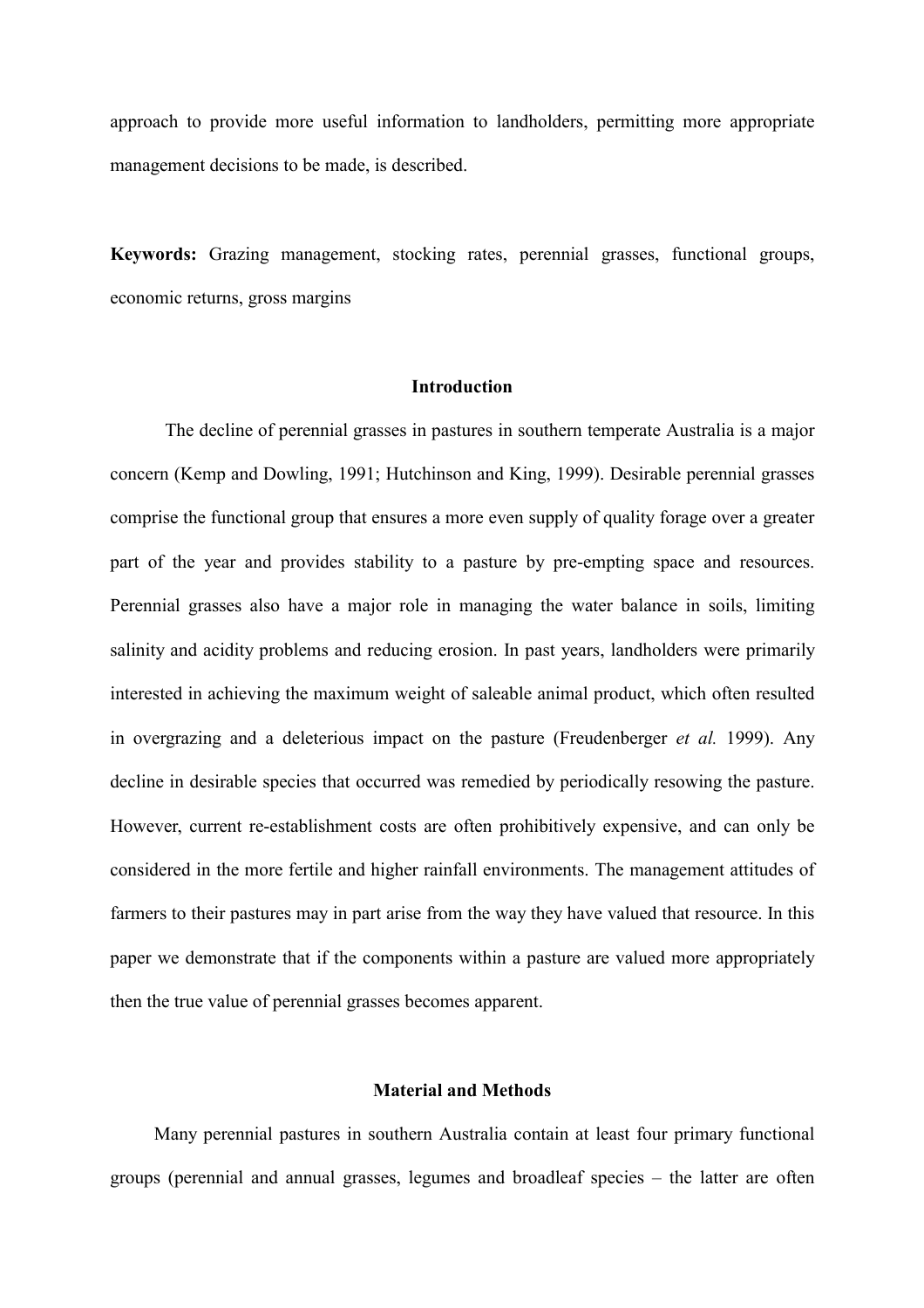weeds *e.g*. thistles). The value of the pasture depends upon the relative proportions of these functional groups. Each group produces different amounts of forage through the year that vary in forage quality. The model used here takes into account the effects of varying proportions of functional groups on the supply of metabolically energy to estimate the impact on animal production. The annual value of different pasture states can then be more reliably assessed than the traditional gross margin approach using annual data. The model takes no account of the cost of achieving the present state, nor attempts to attribute any future value – merely a snapshot of the annual forage system at a specified time. Energy values have been derived from the literature for species typical of those found in these pastures (Kemp and Dowling, 1991). Carryover of lesser quality feed at certain times of the year is assumed, and the stocking rate (SR) is constrained by the minimum available feed energy during the year. Set stocking is assumed.

### **Results and Discussion**

A range of pasture states were set up using the model; from nil to 80% perennial grass with varying proportions of other functional groups in line with local experience (Table 1). The results illustrate that a pasture dominated by annual grasses and broadleaf species has a very low, negative, economic potential. However, an increasing proportion of perennial grass has a dramatic impact upon economic returns from the pasture resource. The impact of a 10% change in perennial grasses on profitability was much greater than from a similar change in any other component. The differences demonstrated here place a much greater value on the perennial grass components of a pasture than is commonly appreciated.

An intriguing outcome from this model was that changing the legume content, when all other components remained constant, had little impact on profitability. The model did not take into account the benefits of nitrogen fixation by the legume. It merely reflects the small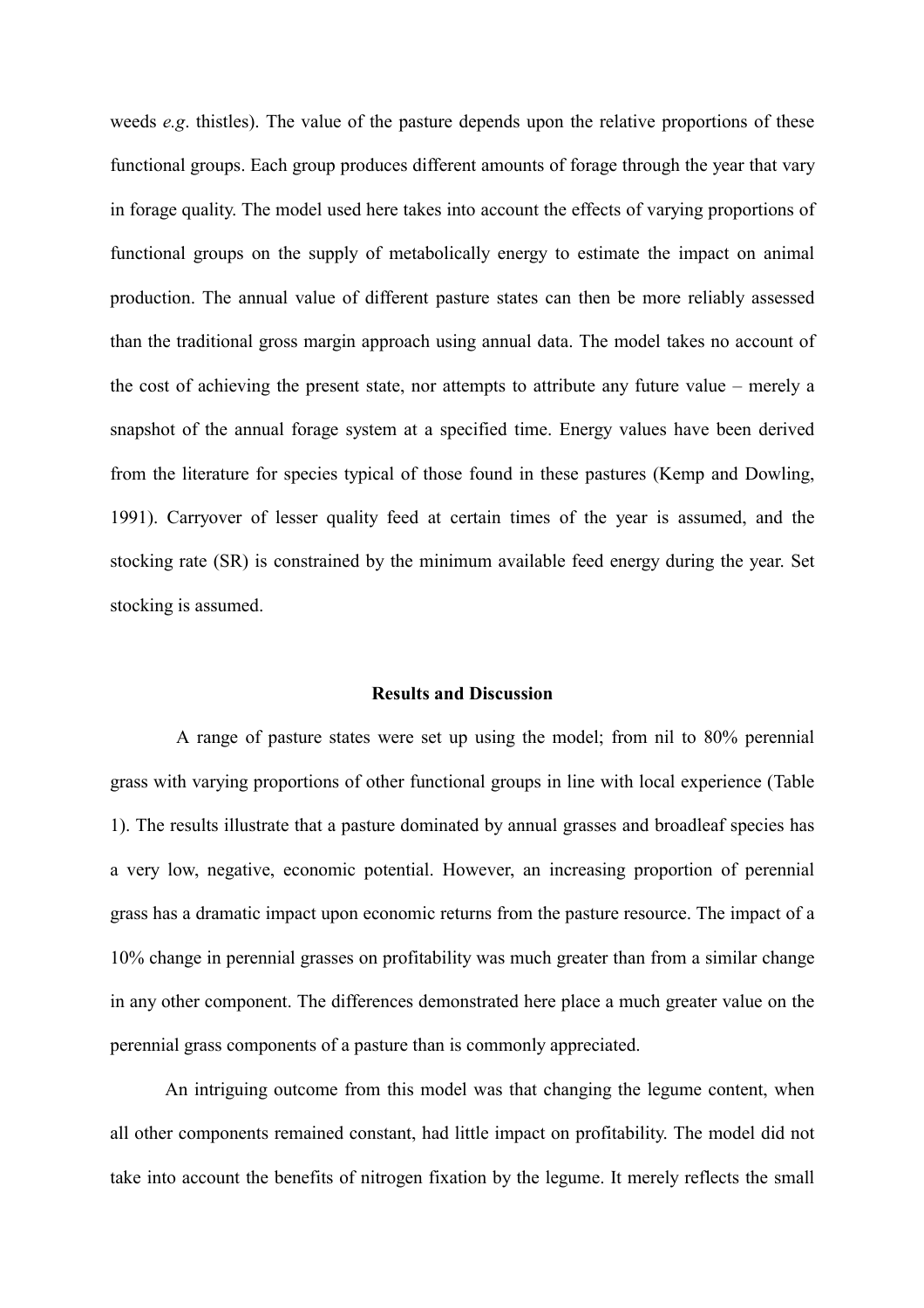direct impact legumes have on the quality of the forage supply. The big advantage of perennial grasses was in supplying some quality forage in drier seasons such as summer when other species were not growing.

The model used here did not consider sustainability issues such as soil acidity, minimising erosion or controlling rising salinity levels. All these problems would be minimised by perennial grasses relative to other pasture states. The additional benefits of perennial grasses for the control of these problems would further enhance the trends in Table 1.

Often pastures are in a degraded state with a low perennial grass content (Kemp and Dowling 1991). These pastures are generating such low incomes that reducing the stocking rate would be unlikely to improve returns unless it was done in a way that resulted in an increase in the perennial grass content. Strategies to do that are being developed (Dowling *et al*., 1996; Kemp *et al*., 2000) and they can be more cost-effective than resowing a pasture.

In the past many pastures have been treated like crops. However, the returns from livestock production have caused a shift in attitudes among many producers in Australia to trying to better manage and utilise their pasture resource. They cannot afford to resow pastures as was done in years past. Concepts of sustainable resource use have been developed and widely used in economic frameworks for pastoral or rangeland systems (Torrell *et al.* 1991; Wang 1993; Wang and Hacker 1997) but, such concepts have had limited application in the temperate perennial pasture systems of eastern Australia. They need to become a mainstream focus for livestock systems in the higher rainfall zones.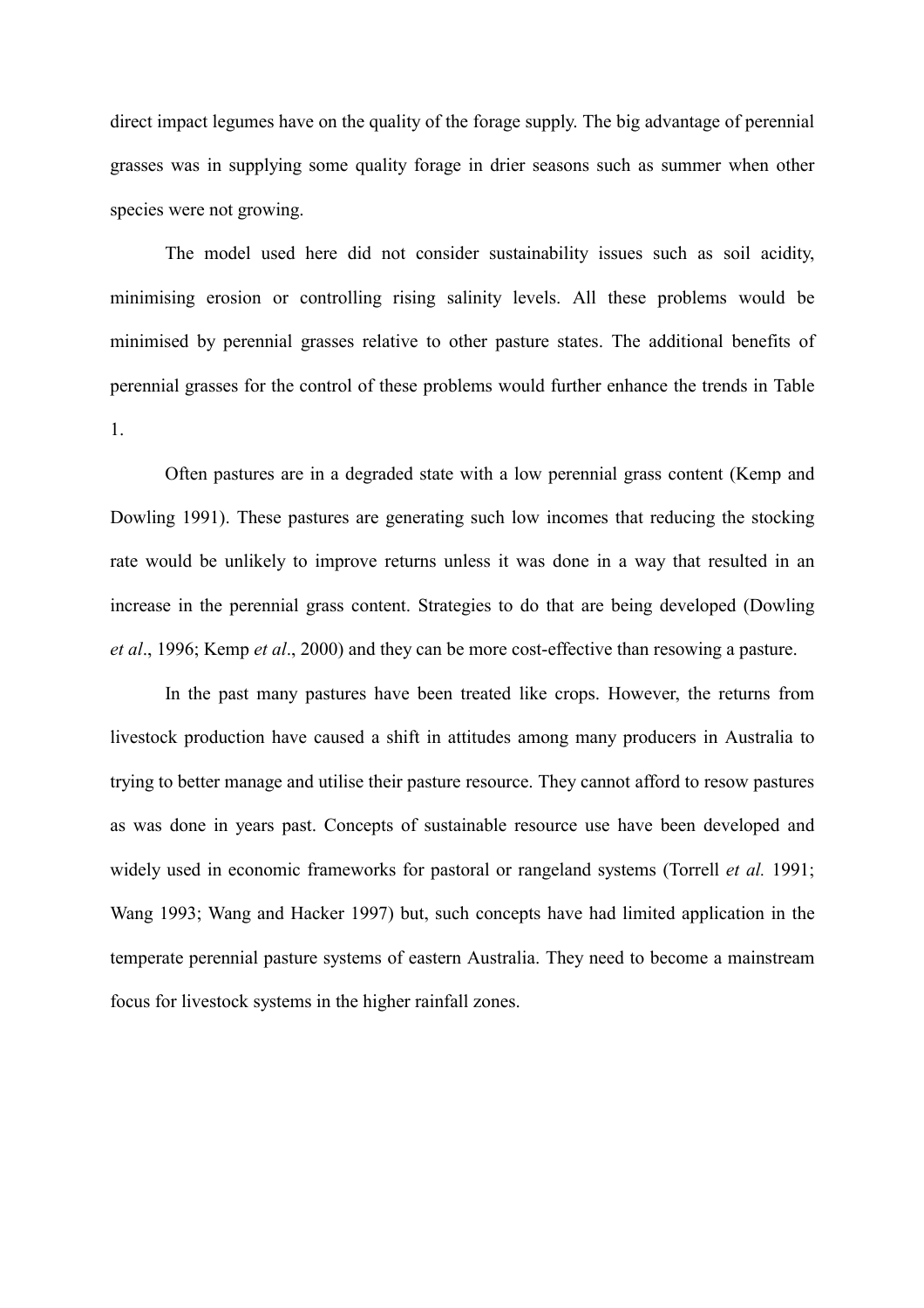#### **References**

**Dowling, P.M., Kemp D.R., Michalk D.L., Klein T.A. and Millar G.D.** (1996). Perennial grass response to seasonal rests in naturalised pastures of central New South Wales. Australian Rangeland Journal*,* **18**: 309-26.

**Freudenberger, D., Wilson A. and Palmer R.** (1999). The effects of perennial grasses, stocking rate and rainfall on sheep production in a semi-arid woodland of eastern Australia. Australian Rangeland Journal*,* **21**: 199-219.

**Hutchinson, K. and King K.** (1999). Sown temperate pasture decline – fact or fiction? Proceedings of the 14th Conference, Grassland Society of NSW*,* pp. 78-86.

**Kemp, D.R., and Dowling P.M.** (1991). Species distribution within improved pastures over Central NSW in relation to rainfall and altitude. Australian Journal of Agricultural Research, **42**: 647-659.

Kemp, D.R., Michalk D.L. and Virgona J.M. (2000). Towards sustainable pastures: lessons learnt. Australian Journal of Experimental Agriculture*,* **40,** (in press).

**Torrell, L.A., Lyon K.S. and Godfrey E.B.** (1991). Long run versus short-run planning horizons and the rangeland stocking rate decision. American Journal of Agricultural Economics, **73:** 795-807.

**Wang, K.M.** (1993). The economics of rehabilitation of pastoral grazing capacity. CIER Economic Monographic Series No. 33, Chung-Hua Institution for Economic Research, Taipei, ROC.

**Wang, K.M. and Hacker R.B.** (1997). Sustainability of rangeland pastoralism – a case study from the West Australian arid zone using stochastic optimal control theory. Journal of Environmental Management, **50**: 147-70.